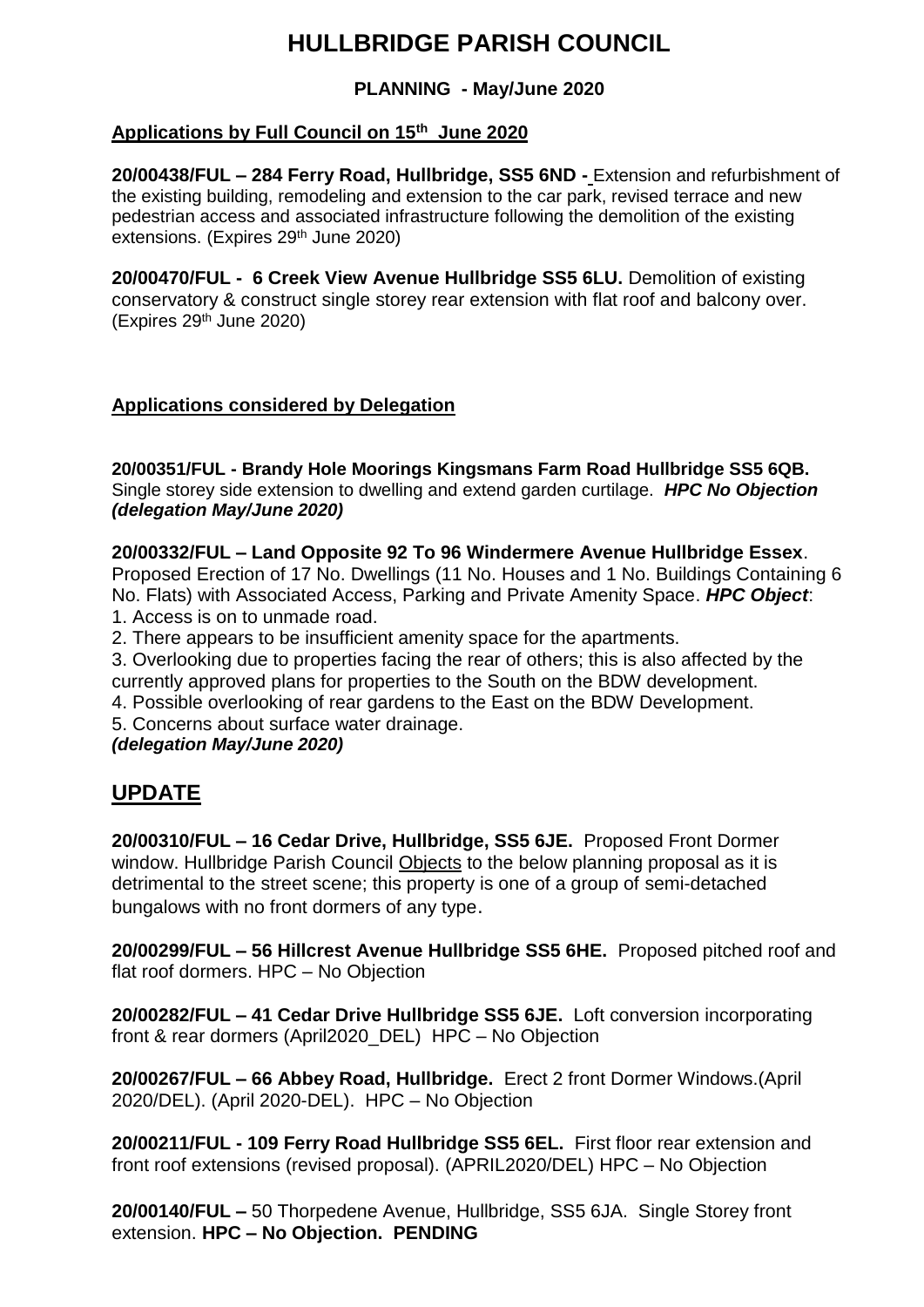**20/00112/FUL – Long View, The Esplanade,** Hullbridge, SS5 6LX. Construction of new replacement boat shed, replacement of existing pavings and decking and repairs to existing steps. **HPC – No Objection. PENDING**

**20/00084/FUL** – 17 Keswick Avenue, Hullbridge SS5 6JL. Remove existing garage and construct single storey rear/side extension with roof lantern. **(PLC No objection) PENDING**

### **20/00043/OUT CJD Artillery, 106 Lower Road Hullbridge SS5 6DD**

Outline application to demolish garage and workshops and construct development of 12 no flats. *Hullbridge Parish Council – It is a loss of Businesses and detrimental to residents, but in principal no objection to the outline application***. PENDING**.

**19/01185/FUL** – 66 Lower Road Hullbridge SS5 6DF . Demolish existing building and construct two storey building comprising 3 no two bedroomed and 4 no one bedroomed ( 7 flats) with new access onto Lower Road and off Kingsway **(PLC object – Design and location inappropriate, over development of site. Additional number of vehicles onto the roundabout/zebra crossing would become a hazard, access is a private road , insufficient parking spaces, detrimental to the street scene, lack of amenity space. January 2020) PENDING**

### **19/00641/ADV - Co-Operative Group Food Ltd, 1-9 Ferry Road, Hullbridge.**

Install one internally illuminated fascia and one internally illuminated projecting box sign. Install two internally illuminated Co-Op logos.

Install one set of non-illuminated 'WELCOME TO' text. Install 19 non-illuminated grey aluminium panels.

Install eight non illuminated flat wall mounted aluminium panels.

Install one non illuminated flat post mounted aluminium panel. single post. s/s. Install two non-illuminated flat post mounted aluminium panels. twin posts. back to back (Expires 04.09.2019). Hullbridge Parish Council has no objection. **PENDING. HPC No objection.**

**19/00584/OUT** – **190 Lower Road Hullbridge SS5 6BD** – 120 dwellings on land comprising of 190 Lower Road and Land between Central Avenue and Burlington Gardens. **PENDING**

### **Hullbridge Parish Council OBJECT:**

**-Land is in Greenbelt and is not included in the current Local Plan.**

**- Furthest edge of the Village from local services and outside normal walking distance from main services and main bus service.**

- **- Additional local traffic within village**
- **- Additional traffic on Lower Road**
- **- Requires footpath link to village**
- **- 2, 5 high dwellings not appropriate on this site**
- **- Over development in the village.**
- **- The Parish Council would prefer to see small business on salvage site only.**